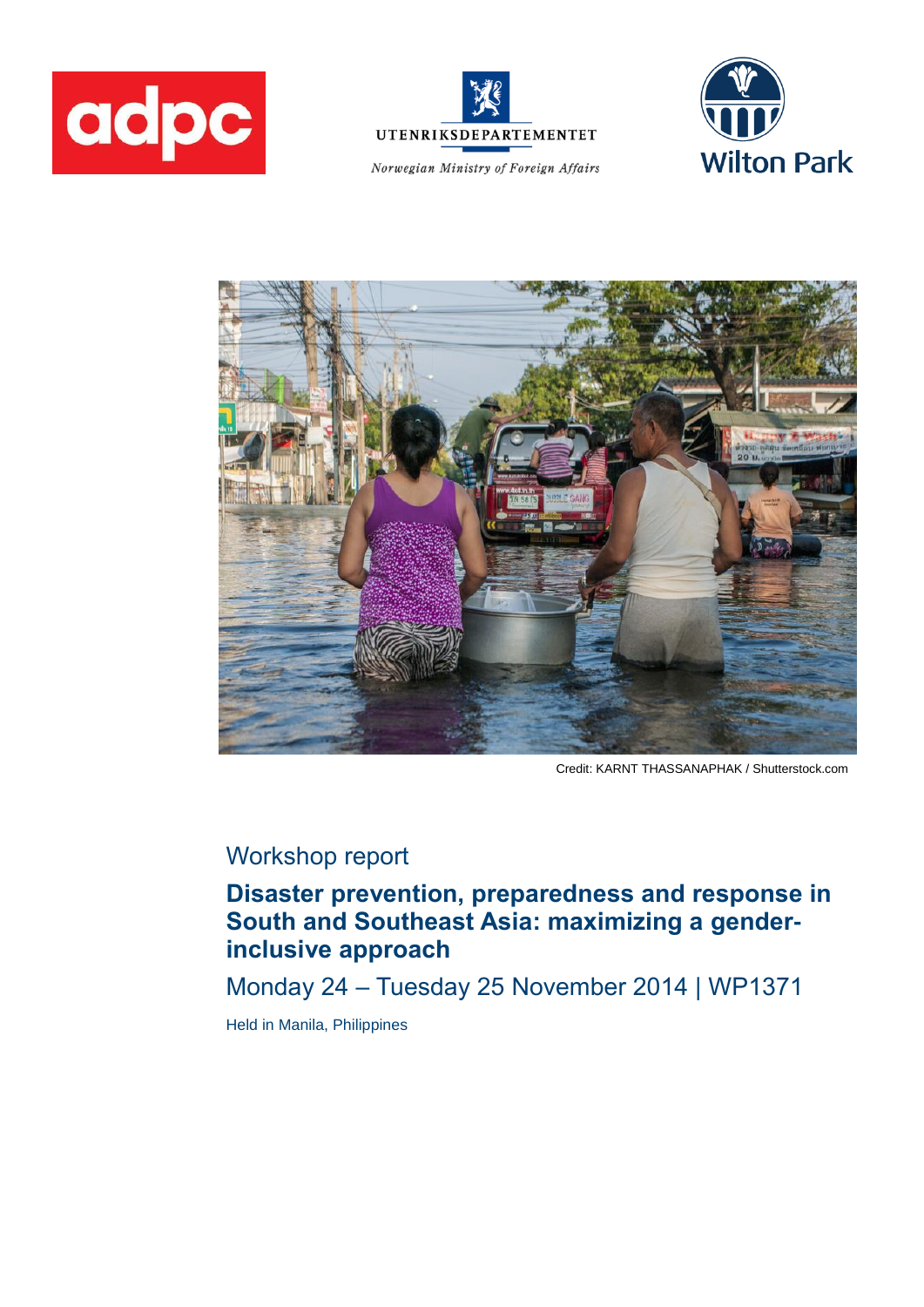

# Workshop report

# **Disaster prevention, preparedness and response in South and Southeast Asia: maximizing a genderinclusive approach**

# Monday 24 – Tuesday 25 November 2014 | WP1371

Held in Manila, Philippines

# **Key questions/issues raised**

- Women do not have equal access to response and recovery services, control over resources generated from these services, and equal vices and control over decisions that determine response and recovery. However, women can play a key role in areas that have annual disasters and should be stakeholders in decision making.
- Most of the disaster prone countries in South and Southeast Asia have a low ranking in the Global Gender Gap Report 2014 released by the World Economic Forum, which measures, amongst other things, the discrepancy in opportunities and status attitudes between men and women. Unfortunately, these gender inequalities are magnified after a disaster. Increasing capacity must be combined with addressing the inequalities that make certain groups more vulnerable in the first place.
- Women should not only be seen as a recipient of aid, but a force in resilience building and disaster risk reduction due to their knowledge of society and family obligation.
- Generally, there are weaknesses in disaster risk reduction policies, especially with respect to incorporating gender issues. Implementation of Standard Operating Procedures is one example of good practice for Government line agencies in pre- and post-disasters.
- Women are often at risk in vulnerable areas and lack imperative information on disaster preparedness. There is a need to include women in disaster preparation and planning. Raising awareness of men and making them key actors to address gender-based violence is another important component. Gender-based violence measures need to be mainstreamed into disaster risk reduction and management plans.

# **Recommendations**

- Utilizing gender inclusive approaches in disaster management will build the capacity of women, youth, elderly, LGTB and vulnerable groups. There is a need to empower women by capitalizing on the important role they play, and what role they can play such as disaster risk reduction planners on a community level and information providers for both preparedness and response.
- Gender inclusive initiatives are an operational requirement to have efficient programs in vulnerable communities. These initiatives will need long term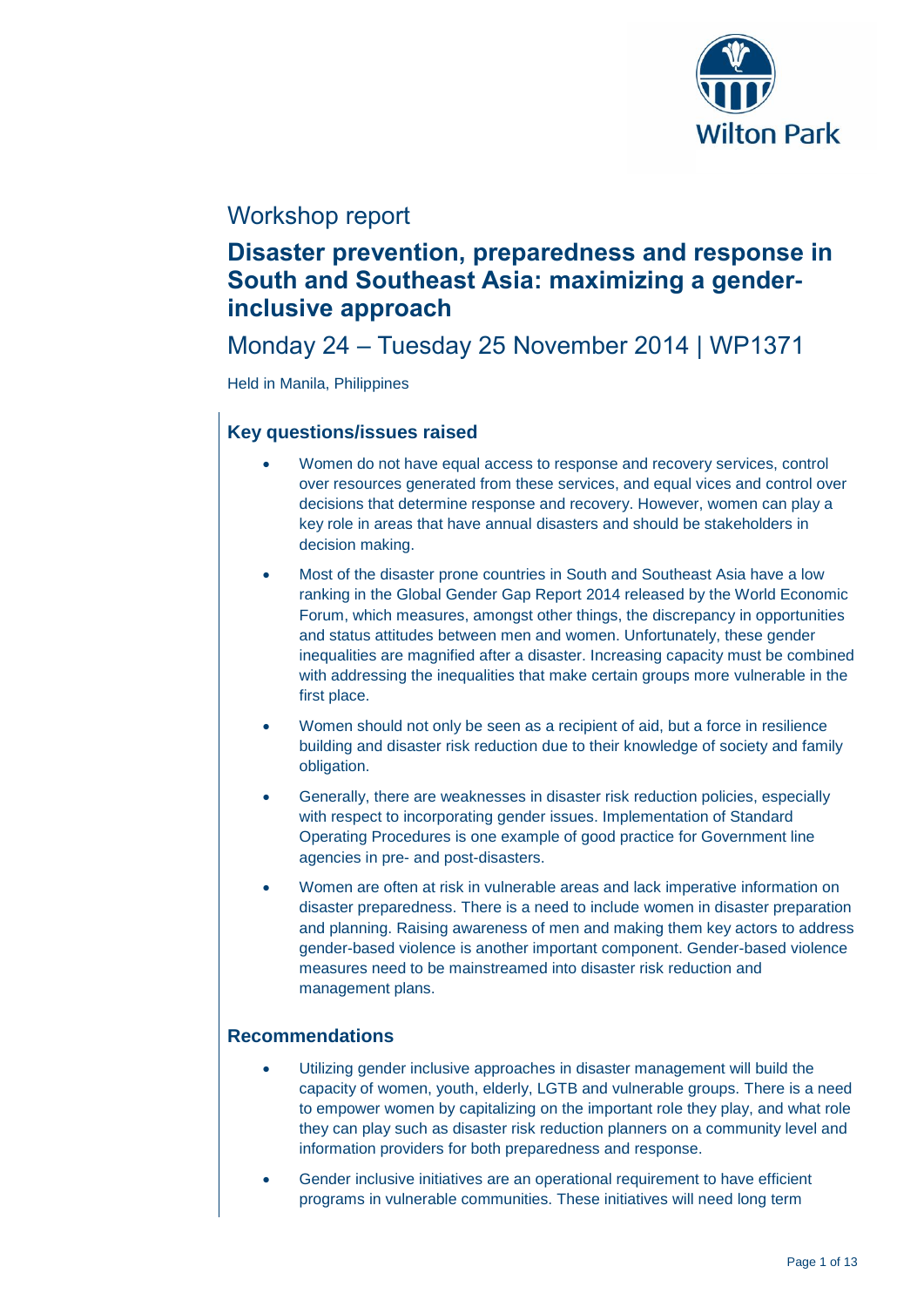financial support.

- Monitoring and evaluation for gender inclusive approaches need to be conducted to see what works well and to present as replicable models. In response, loss and damage assessments should be gender specific and especially include gender- and age- disaggregated data. This is crucial in order to develop appropriate response plans and to illustrate how women, men, boys and girls and vulnerable groups are directly affected.
- Developing 'women friendly spaces' are important components of response operations. Other crucial issues include addressing gender based violence at a policy level as well as the multi-sector level including health and prevention. Prevention of gender-based violence can be initiated in response operations.
- Consistent sensitization of gender issues, particularly towards staff within response operations either on government, United Nations or NGO, need to be regularly carried out. Utilizing gender advisors in response operations has shown to be an effective mechanism to ensure gender considerations are taken into account and coordinated. There needs to be a focus on co-ordination and collaboration between aid agencies and other stakeholders for an effective cluster approach.
- Policy for gender inclusive preparedness would benefit from an integrated approach, based on linkages between all stakeholders. One recommended action point is supporting government capacity to incorporate Gender Action Plans for more efficient and successful project management with a gender sensitive approach. Lessons learned show that multiple overarching guidelines to direct policy have been effective in translating policy into practice.
- Country-specific recommendations for gender inclusive approaches to disasters, outlined during the discussions, are noted below.

# **Introduction: aims and objectives of the workshop**

- 1. The gender workshop was run in partnership between Asian Disaster Preparedness Center and Wilton Park with support from the Royal Norwegian Ministry of Foreign Affairs, and focused on gender issues in disaster prevention, preparedness and response in South and Southeast Asia. It brought together development experts, disaster risk reduction practitioners, disaster managers, members from community and national networks, UN agencies involved in disaster management, academia and gender focused networks in the regions.
- 2. The purpose of the meeting was to highlight gender approaches to disasters through conversation, whether in the response phase, during the recovery process or in disaster prevention and preparedness plans. Discussion also included addressing gender-based violence in disaster response, techniques to include vulnerable groups, enable and empower women and strengthen current preparedness frameworks. Understanding the role, responsibilities and capacities of women and girls, men and boys will positively impact response and recovery from natural disasters.
- 3. The workshop provided an opportunity to highlight the benefits and identify the mechanisms for gender-based approaches to be integrated into national and regional good practice in disaster management in relation to prevention, preparedness response and recovery.

# **Highlighted themes of the workshop**

# **Gender inclusiveness**

4. The root causes for why gender inclusiveness is not gaining traction in a community needs to be addressed and efforts should be made to address these causes. Gender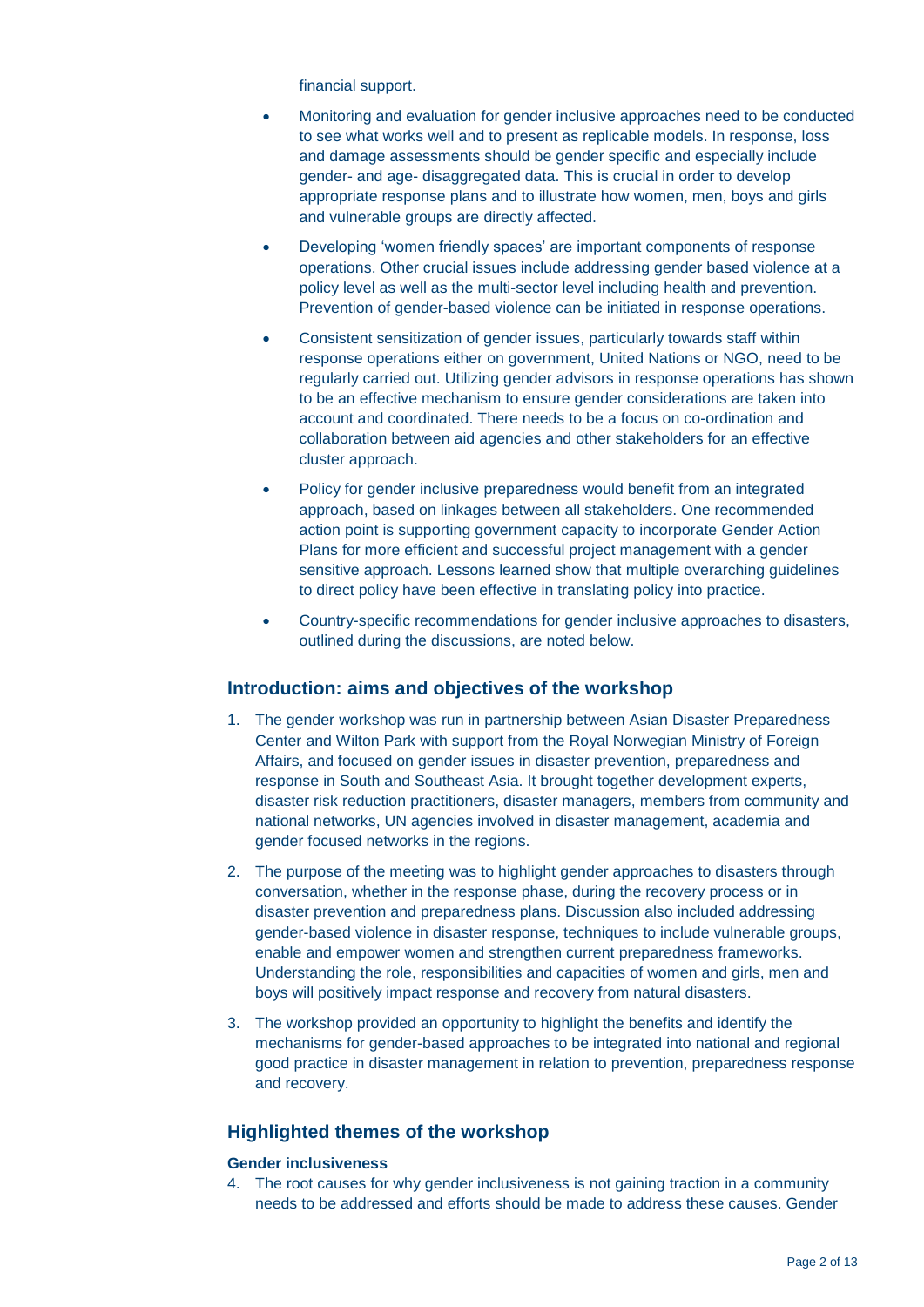inclusive approaches should be a requirement for efficient programs in vulnerable communities. It is an operational requirement for effective results.

5. During Typhoon Haiyan in 2013 there are examples of the Philippines incorporating gender inclusive strategies in their disaster response efforts. Some of these examples include ensuring private facilities for breastfeeding to support maternal needs.

## **The importance of gender disaggregated data**

- 6. Even though data is available there is a need for more disaggregated data that represents the needs of specific groups including women, girls, boys, men, elderly, youth, persons with disabilities and other groups.
- 7. Loss and damage assessments should be gender specific to provide information on how a disaster affects both men and women within a community. With this information we can see how women are directly affected and how it differentiates from men. Emergency responses can then be based on data collected after past disasters for more accurate preparedness efforts.
- 8. Research methods used need to ask the right questions that can illustrate specific gender issues in a society. For example, assessment on hazards in a community and how they affect men, women and children differently. Layered questions are important to get the right data.
- 9. Case studies that illustrate gender inclusive approaches are important tools to see what works well in practice.

## **Coordination between response agencies and organizations**

10. Effective coordination between international and domestic response groups is imperative when engaging in preparedness, response and recovery efforts. Multiple non-governmental organizations and other aid groups can rely on each other's strengths before and after a disaster, but this cannot be done if they are not aware of each other's activities.

### **The roles of women**

- 11. Women have a unique role within their community, which is sometimes lost once a disaster occurs and aid begins to arrive. It is important to understand the role of women in a society before a disaster occurs to empower them and build upon their existing responsibility.
- 12. Women can play a vital role in disaster preparedness and response due to their unique social and family responsibility. They are a powerful agent of change and their leadership is effective when given the opportunity to respond. To allow this to happen, a gender inclusive approach must be present in all phases of the disaster risk management cycle including preparedness, response and recovery phases.
- 13. Gender inclusive assessments for identification of needs should address the prevalent gender roles in a community and society. Root causes for gender inequality must be taken into account in assessments and planning.
- 14. Awareness-raising focused on gender roles and root causes of gender inequality need to be provided to decisions-makers for effective disaster preparedness and response activities. Other interventions include capacity-building through training, education and livelihood support interventions, using a gender inclusive approach.
- 15. Articulating women's role in family, society and committees to the community will help build awareness.
- 16. Women cannot be defined as a vulnerable group; this in itself is a handicap. However, women can be vulnerable during a disaster due to gender roles and cultural specificities. The capacity of women should be built in a way that addresses this fact to prepare them for disasters. If women are defined as a vulnerable group actions may not be taken to empower their roles and gender biases may be reinforced.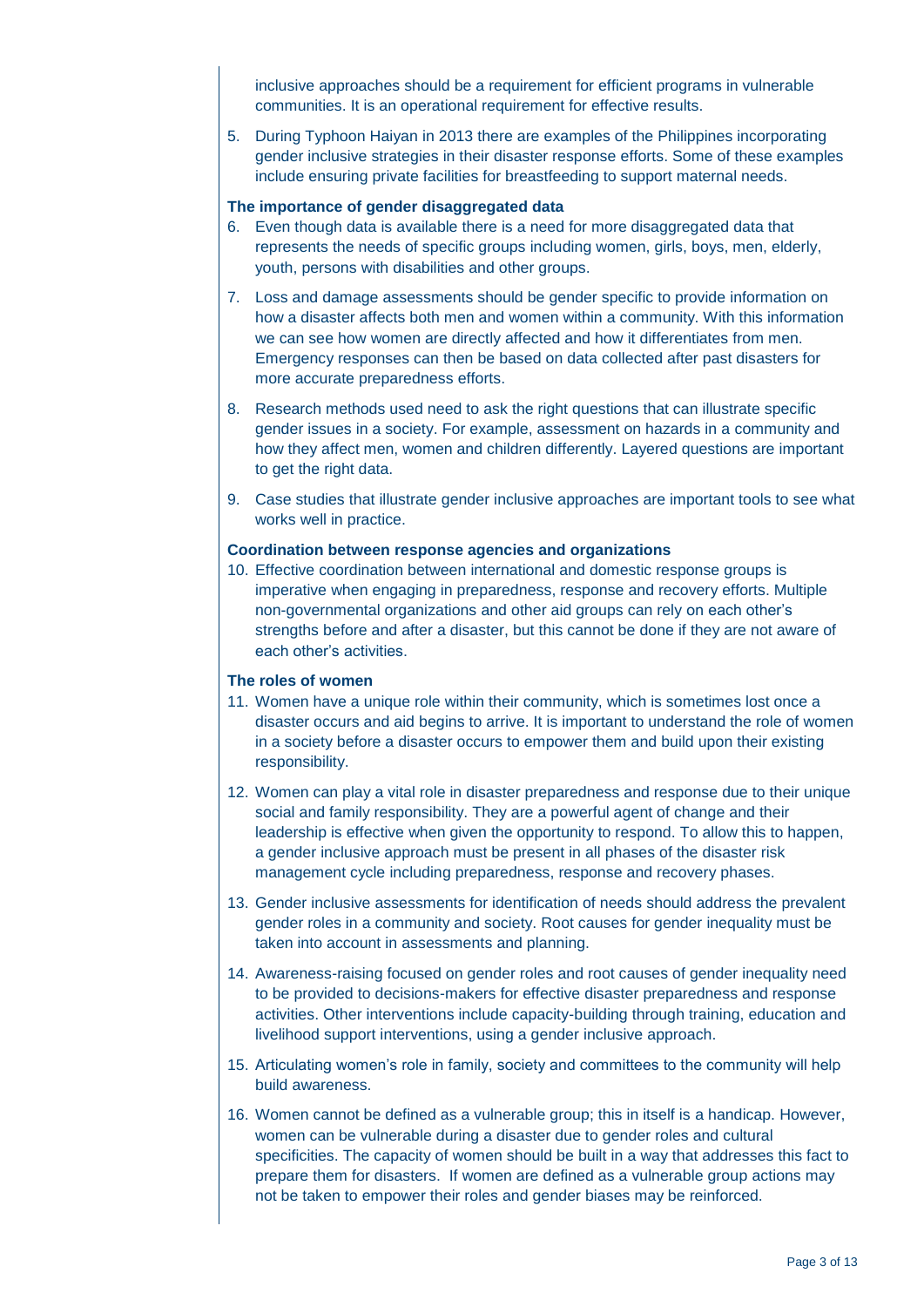# **Gender inclusive approaches to disaster risk reduction**

- 17. An understanding of gender roles needs to be included in all aspects of disaster risk reduction (DRR) work.
- 18. Disaster risk management can be used as an entry point to highlight the role of women and engage in the empowerment of women as agents of change. Mitigation, preparedness and recovery programs should include specific interventions that address the gender roles in a community. This inclusion can be a part of awareness raising programs, disaster response operations, early warning systems, and search and rescue operations. Every aspect of preparedness and response should include gender roles because their participation helps break gender stereotypes. Effective programs are those that build on the capacities of women and men and where community-based DRR includes a gendered approach.
- 19. Women and men should be involved in the process of designing DRR programs, to implement identified solutions and create favorable conditions for both sexes.
- 20. Failure to include gender sensitive approaches in disaster risk management can have long lasting effects by continuing to alienate and reinforce negative gender roles, causing women and vulnerable groups to be overlooked and leaving these groups even more susceptible to the effects of a disaster.
- 21. There are many examples where gender stereotypes prevent women from participating in DRR. This needs to be changed through awareness-raising, education and empowerment interventions. Women cannot only be viewed as a recipient, but should be viewed as a force in resilience-building and DRR activities.
- 22. There are many examples across the region of using gender inclusive approaches to DRR. Whilst it has taken many years to get a gender inclusive approach into DRR, progress is being made and should be continued. Resilience is for life it is argued.
- 23. Case studies can be used to analyze efforts and address pitfalls thus ensuring less effective approaches will be learned from and success strategies are shared between agencies.

# **Community engagement**

- 24. It is important to engage non-practitioners on gender inequality issues in ways they understand, rather than from a technical perspective. An example of this would be talking about the number of women who are not getting jobs which can effectively provide for them to support their families, rather than the effect on the country's GDP. Issue-based approaches are more likely to get the desired results.
- 25. Identifying agents of change and advocates within a community, who understand how important gender inclusiveness is, will have an impact on community engagement in DRR interventions. Gender should not only be integrated but also measured. Leaders and advocates will ensure inclusiveness is taken into account and become a norm.
- 26. There needs to be engagement with communities to see what preparedness means to them, what should be the focus to build their unique capacity based on their role within the community. Discrimination needs to be addressed during this process as well.
- 27. Women can be trained, their capacity built, and their past experiences utilized to become "women champions" within a community. They will encourage both men and women to participate in disaster risk reduction interventions. This method has been effective because they are seen as being part of the community already, rather than being an outsider.

#### **Women, preparedness and recovery**

- 28. Gender inequalities are magnified after a disaster. However, using a gendered approach to the preparedness and recovery efforts can play a role in reducing inequalities.
- 29. For example women play a key role in analyzing the damage and losses during a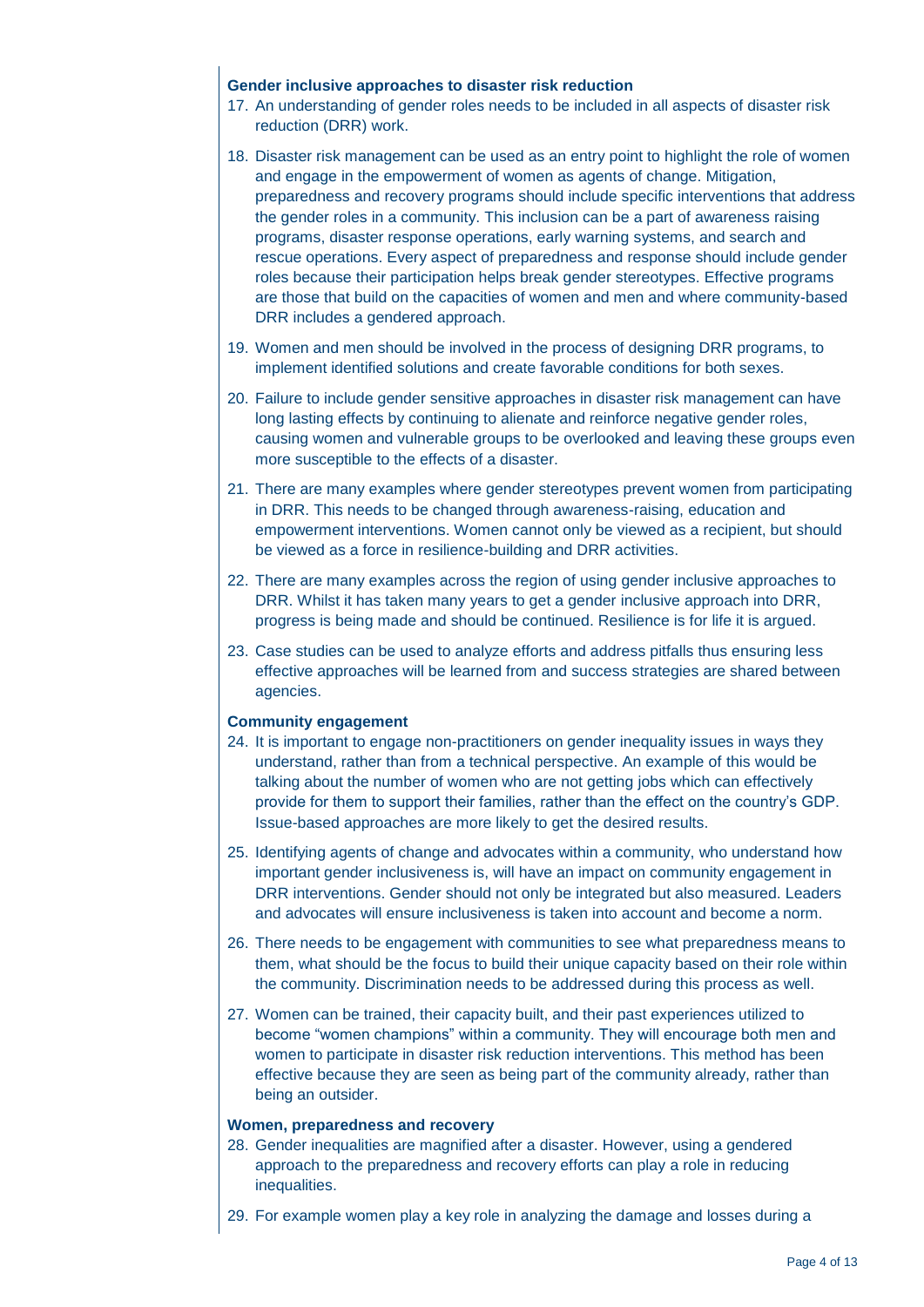recovery situation. Women can report on what was affected based on the specific role they play within the community.

- 30. Women also have a key role in adaptation activities based on their unique role in the household and in response activities because they have a unique understanding of certain parts of daily life for instance relating to children, the elderly or livestock.
- 31. Through capacity-building at the community level development can be 'fast-tracked' after a disaster. The disaster can bring the community together because everyone commits to recovery and this should be taken advantage of. There is a need to look not only at 'building back better', but also at how resilience can be built through community capacities and networks, and how local authorities can be more responsive. If barriers can be broken before a disaster and women are empowered they can have a key role after a disaster that will further empower their role in the community
- 32. Building the capacity of the community can enable it to identify problems and find their own solution to those problems. A key element of the recovery after a disaster is to build community institutions. Plans need to ensure that women and men play a role in this work.
- 33. There are examples whereby the role of women as community stakeholders disappear after a disaster due to men and women being seen homogeneously as beneficiaries to outside response agencies. Because of this view life does not return to normal after a disaster because unique gender roles are lost throughout the community. The goal of response efforts and support should be to have life return to normal as quickly as possible and to build back better.
- 34. Grassroots women's organizations show the different roles women can play within a community, working with local authorities, district planners and through informal networks and community groups. Grassroots organizations can have impacts that go beyond the response and recovery period for months and years. They sustain themselves within the community. Inclusion of separate women groups encourages women to participate in disaster preparedness.

## **Disaster response**

- 35. Experience shows that systematic coordination between gender experts and crosscutting advisors in the overall response process is an effective approach to ensuring gender considerations are made throughout the process. Using different thematic advisors to help affected people, including vulnerable groups, allows for a coordinated approach. Examples of thematic advisors include financial, community, and cash transfer specialists as well as WASH, SHELTER, protection and reproductive health.
- 36. Standard operating procedures (SOPs) should be used in government line agencies pre and post disasters. SOPs need to be put in place by the government .
- 37. Needs assessments should identify particular gender needs and special needs for pregnant and lactating mothers, issues for girls and boys, and elderly women.
- 38. There is also a need to ensure access to data for a comprehensive gender analysis during the first phase of the response that can identify needs and take diversities into account including disabled persons, members of the LGBT community and indigenous groups.
- 39. Early recovery emergency response is important. Sustainable livelihoods programs are responsible for quick recovery after a disaster.

#### **Post disaster item distribution**

- 40. Items to be distributed during a response include essential kits that include mats, mosquito nets, traditional wear, blankets, and sanitary napkins among other items; the primary concern is that gender specific items are distributed to address the needs of women and children.
- 41. Food distribution that prioritizes women as the household food entitlement holder is one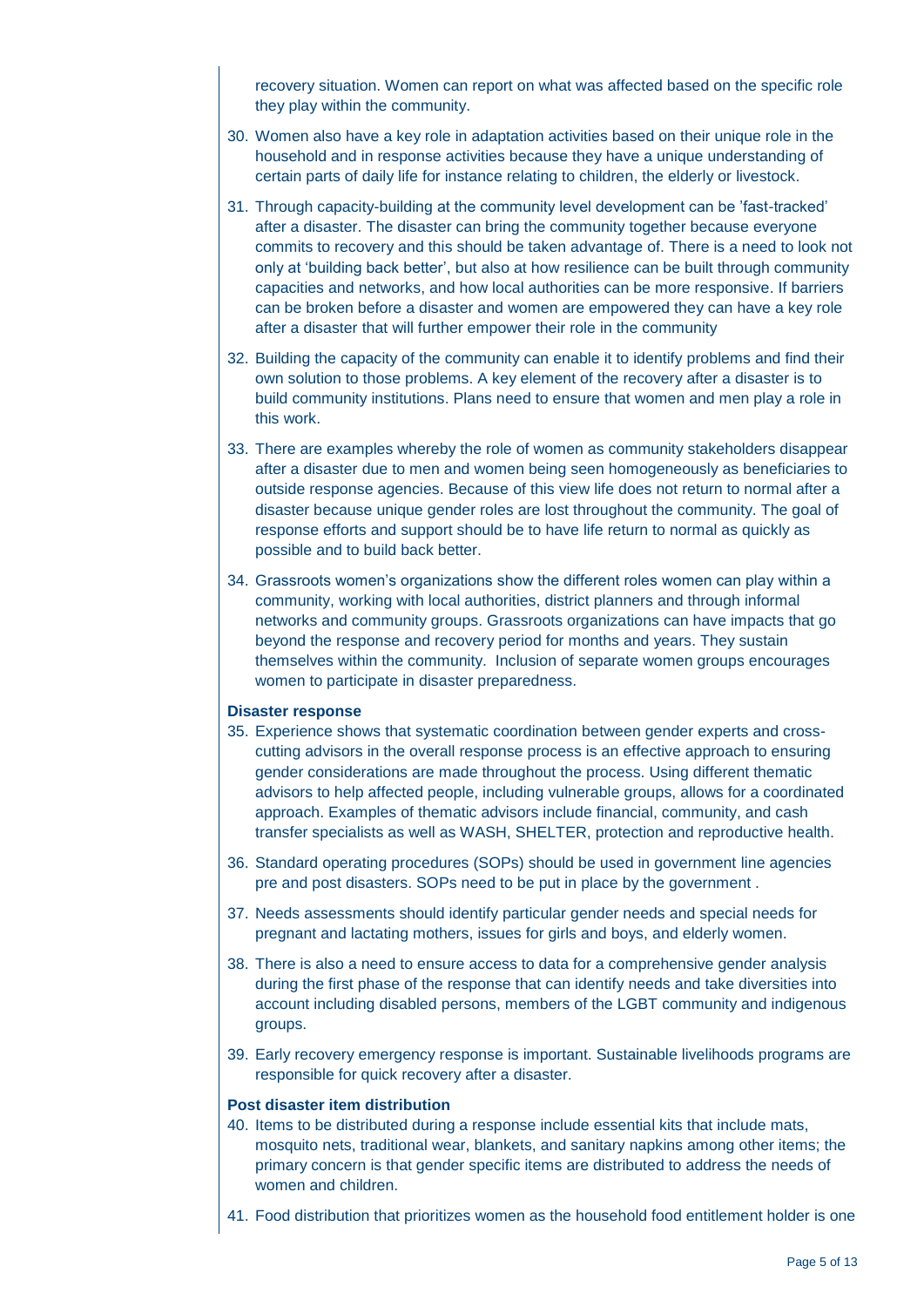strategy that empowers women using a role they might have had before a disaster.

42. It's important to understand before a disaster, and observe after it, to see if women have equal control over access to materials and resources.

# **International support to the disaster response and recovery phase**

- 43. International workers need to be briefed on the cultural perspective of the country including gender specificities, gender norms and practices. Different livelihood intervention needs should be addressed specifically for men and women. The psychosocial and mental health needs of women, girls, men and boys should also be addressed from a coordinated perspective.
- 44. In response efforts the role of gender specialists is significant. They should be fully integrated into existing systems of gender-related concerns to ensure that gender issues are fully mainstreamed across the different clusters involved in coordinating the response.
- 45. It is crucial to identify and work with women friendly organizations already existing in the region when implementing new initiatives.
- 46. Aid should be given to support what the person was involved in pre-disaster if possible. For women, this means helping women re-establish their role within the household and community post-disaster as quickly as possible.
- 47. If no gender specialists are available consultants should be used as gender specialists during projects.

# **Gender-based violence (GBV)**

- 48. In the context of a disaster women and children are more at risk of gender-based violence in multiple forms such as sexual exploitation, physical violence, trafficking, intimate partner violence etc. Several factors cause this including: disruptions to protection; and disruption to service delivery such as health, education and police systems during a disaster. There is also often break-down in the community support system and protection mechanisms when communities are displaced.
- 49. Steps should be taken to ensure gender equality and gender-based violence prevention measures are fully mainstreamed into disaster risk reduction and management plans.
- 50. Before a disaster occurs awareness-raising campaigns on gender-based violence should be conducted. Coordinated approaches between government, military, and local NGOs can help disseminate information throughout communities.
- 51. Policy guidelines that represent girls groups should be created that address response, recovery and rehabilitation for those affected by gender based violence. In policy guidelines, all government departments should be involved to create systems and mechanisms to address GBV issues.
- 52. Women need to know their rights and efforts should be made to ensure this is respected by aid workers and local institutions. A code of conduct should be followed when dealing with GBV, and response and recovery personnel need to understand the local context.
- 53. Men need to be educated on GBV so they can later become key actors to help disseminate information and prevent GBV.

### **Women friendly spaces**

- 54. Women friendly spaces can help lessen gender-based violence by providing a 'safe zone' for women and should focus on helping and supporting GBV survivors. Spaces should be set up in the worst areas with extreme poverty and growing GBV and in camps after a disaster.
- 55. They should be initiated by the government, or have good government involvement, using local women organizations to help in the camps. It's a good method to take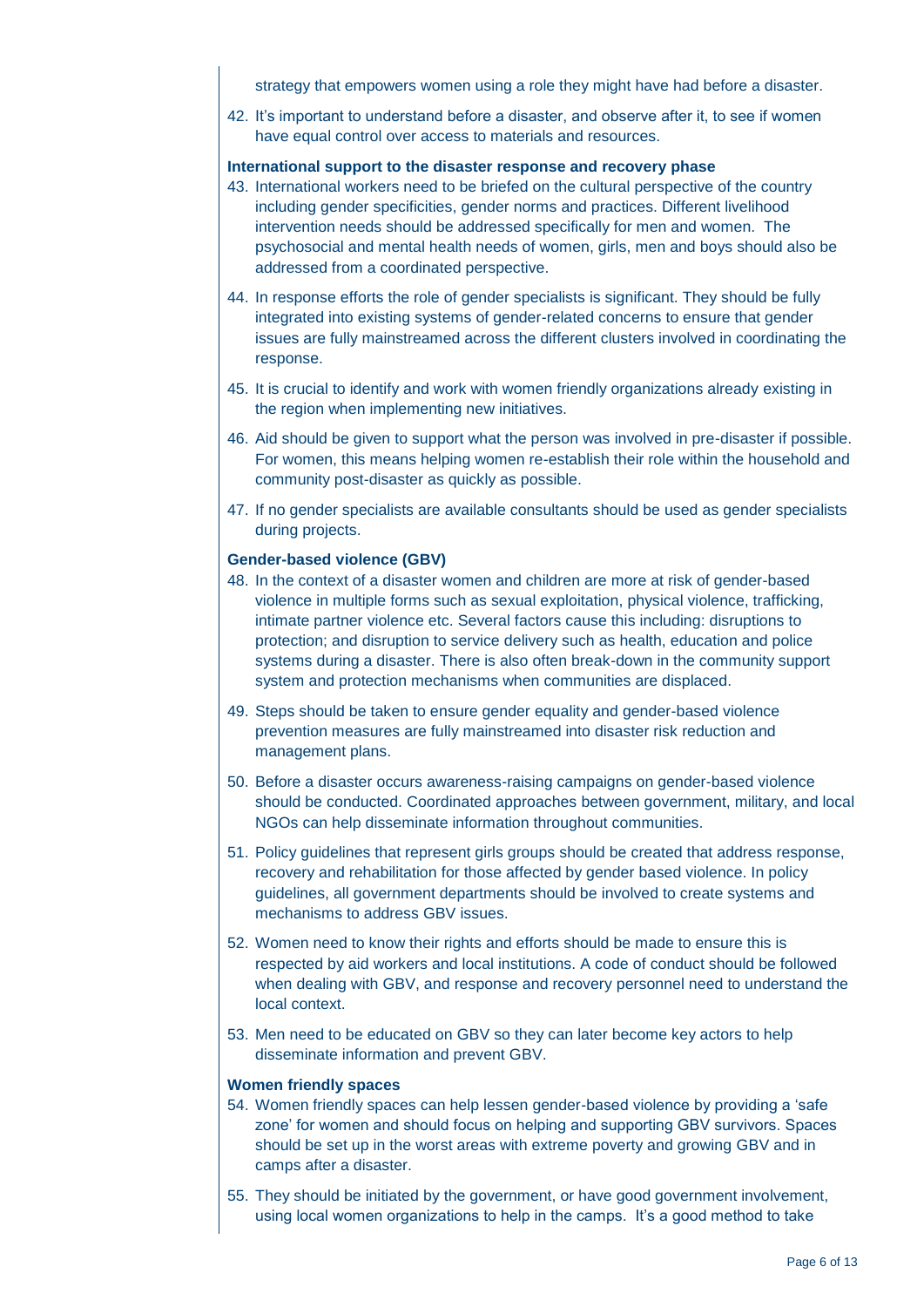advantage of women's organizations which are already established.

- 56. Women friendly spaces should provide psychosocial rehabilitation, a meeting point for local support groups, and a place to network with duty bearers able to inform them about GBV.
- 57. When outside actors provide such services it is important to liaise with a community before intervening with initiatives. There is a need to build allies before establishing a women friendly center in the midst of the community. Formation of local support committees and community response plans if GBV should occur is important.

### **Women police forces**

- 58. Women police forces should be used to provide a gender balance to provide security after a disaster. For example, women police forces were successfully used in the tent cities following Typhoon Haiyan and stayed in the camps for several months. They were a direct way to combat gender based violence.
- 59. It was suggested that the number of women in the police force should be increased, or at least included in post disaster services.

## **The role of government**

- 60. Government at all levels plays a crucial role in addressing gender and GBV issues. In many countries there is a lack of policy. This can cause problems because groups do not have government support or guidelines to fall back on when attempting to mainstream gender sensitivity and include it in disaster preparedness and response.
- 61. The government's role in developing gender sensitive policy will set an example throughout a country that this is an effort that needs to be focused on. Policies should not be created for a political agenda, but to help change the mindset of people. Empowering women through government programs can help challenge cultural norms because the women have to be recognized as they have government backing.
- 62. Multiple stakeholders should be involved in developing gender-sensitive policy and guidelines. This can take time. Effective communication strategies need to be developed between government and communities to listen to community needs. Women should also have a representation in government bodies and other decision making positions to promote balanced opinions in government decisions. Advocacy in the provincial and district level is essential to ensure development planning is considered with a gender sensitive approach.
- 63. Ambiguous terms should be avoided in official documents. For example, what does "acceptable" really mean and who defines these terms.
- 64. Implementers who are working with government should make sure government issues are executed. Laws need to be followed, but that is not always the case with policies. If there are gender-based laws to protect women, these laws can be enforced to help combat gender-based violence at the government level.
- 65. Strong accountability and monitoring mechanisms are crucial components to ensure that policy and laws are being followed. The government can be held accountable by implementing project reviews.
- 66. There should be coordination at the national level between NGOs and government bodies to encourage best practice across the country. There are many ways to bring NGOs and government officials together including meetings, conferences, events and trainings. An inventory of donor programs should be conducted at the national level.
- 67. Leadership at the government level is of the utmost importance when facing the challenge of coordinating different ministries to work together. There needs to be an organization that is empowered to coordinate across ministries. Disaster management agencies are the focal point for Hyogo Framework for Action, and much focus is moved to development agenda, the government alone might not be able to control this.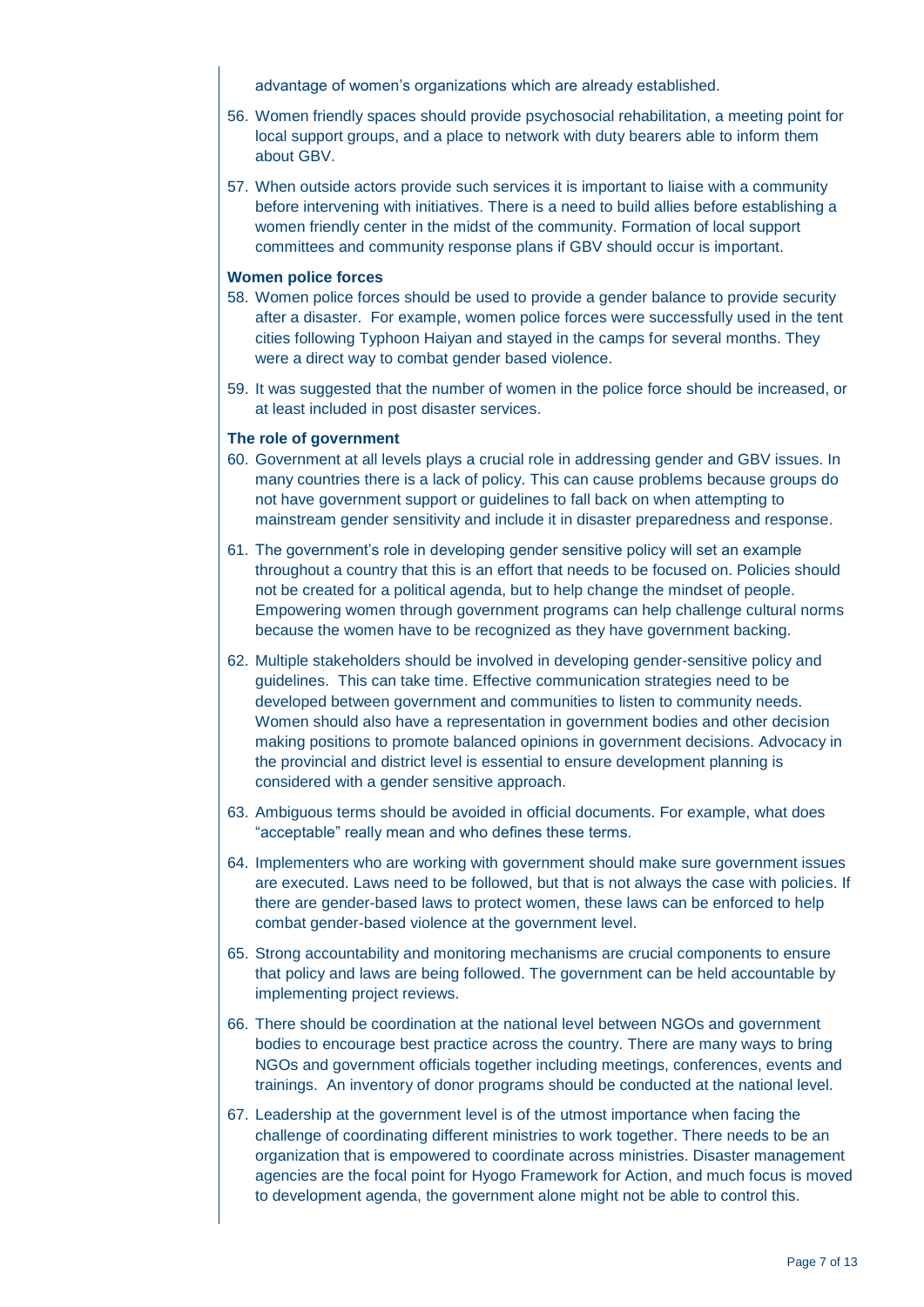# **Gender mainstreaming tools**

- 68. Gender action plans (GAPs) are strategies that address issues related to gender and any type of plan which aims to increase gender inclusiveness and/or promote gender equality.
- 69. Gender mainstreaming tools should include: analysis and project preparation; inclusion of a GAP in project documents; GAPs that mirror project outputs; gender targets and existing design failures; gender performance indicators in project design and monitoring framework; gender specialists included in project implementation teams; a covenant for GAP implementation.
- 70. Gender analysis is increasingly a requirement for loans, grants and technical assistance. During project implementation, governments undertaking such loans or grants have to report on the progress of implementation of GAPs as a part of the general quarterly or 6-month report.
- 71. GAPs need to be monitored by the appropriate authority, either government or overseeing organization. Target goals should be identified and success or failures should be analyzed. 'Borrowing' governments own the GAP, hence this greater sense of accountability.
- 72. Analysis strategies can include midterm reviews that measures progress and shows if the project can meet the desired goals and describe problems. Conducting independent reviews and visiting field sites to see what the situation is like are recommended. The monitoring body should be more like a partner than a police force. Usually, there is a gender focal point in the government who can help with monitoring and reporting.

# **Cultural issues**

- 73. Gender stereotypes prevent women from participating in DRR. This can be addressed through education and empowerment interventions, linked to any type of women's organizations already existent in the community. Reducing vulnerability can be done through addressing inequality and power.
- 74. Cultural beliefs that do not treat women fairly will continue to be a challenge when working towards gender inclusiveness. This occurs in decision-making processes within a community. Capacity building for women is important and women need the skills and knowledge to speak out during public events. Awareness-raising for men and women is important to create a platform where gender issues can be discussed. Meaningful participation is key, but it can sometimes be hard to get them to speak out. Methods need to be used to build there capacity to encourage their active participation.
- 75. Media outlets and the increasing use of social media can be used to not only to engage audience but inform them on the importance of gender inclusiveness.

# **Poverty reduction programs**

- 76. Figures from the United Nations Development Programme show that people in countries ranked among the lowest 20 percent in the Human Development Index are 10 to 1,000 times more likely to die in a natural disaster than people from countries in the top 20 percent. Disasters have a greater impact on low-income persons due to a lack of access to information, to pre- and post-disaster protection, and to sustainable agriculture options.
- 77. In areas where the economy is struggling, the financial situation in the area needs to be improved before work addressing gender issues can begin. Increasing capacity must be combined with addressing inequality and injustices that makes the poor more vulnerable in the first place.
- 78. Inequalities within the communities should be closely examined. An example of this is exploring the level of how poor one person is compared to the other. Even if someone is in a slightly better financial situation, they will be dominant over the poorer person. This issue would need to be addressed to ensure substantial participation from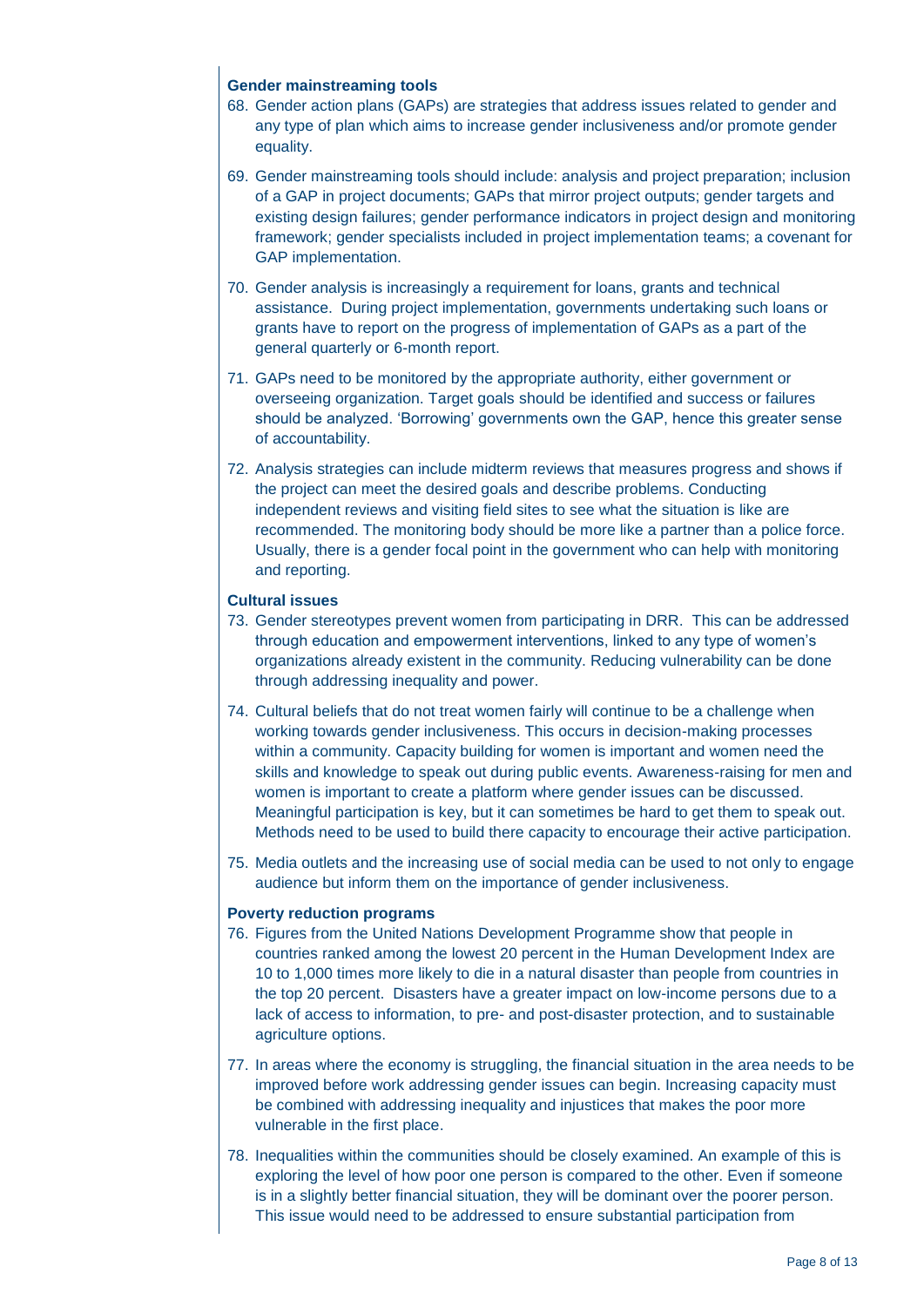everyone in the community.

# **Challenges identified and conclusions**

- Put commitments into action. Make government accountable to address the issues.
- There is a lack of information available to women and children. This translates into a lack of early action to help women and girls.
- Diversity should have a main definition. What are vulnerable groups, who do they represent?
- Integrate gender during disaster response
- More specific and gender disaggregated data from damage and loss assessment needed
- Generate conversations from many different specialists.
- Need more coordination between stakeholders.
- How to institutionalize gender mainstreams to stakeholders. Training, recruitment, equal rights etc.
- Information and education to the government and community level.
- Lack of capacity at the government level to turn plans into action.
- Empower women and let women identify their own risks within a community.
- Lack of gender specific response strategies. Women and girls should be advised after a disaster and during preparation efforts.
- How to reform the local mechanisms that doesn't reflect a political agenda?

# **Barriers, best practice and what needs to change**

# **Group Work from Day 1**

Discussion to identify barriers, best practices and what needs to change, looking at how to ensure gender approaches are included in response and recovery from various perspectives.

### **What's going well?**

- Communities are being consulted but their priorities are not reflected in planning
- Communities have their own coping mechanisms
- Communities are better prepared for disasters
- There is a good potential for improvement
- Access to resources and health services are improving
- More local livelihood opportunities
- Education centers are more available
- Change in policy means more coordination between NGOs government and community This sets better networks and helps the vulnerable
- Community know where and how to access info, resources and work
- Early warning systems working well people know what to do when they receive a warning, therefore losses of life are decreasing
- Opportunities for women to engage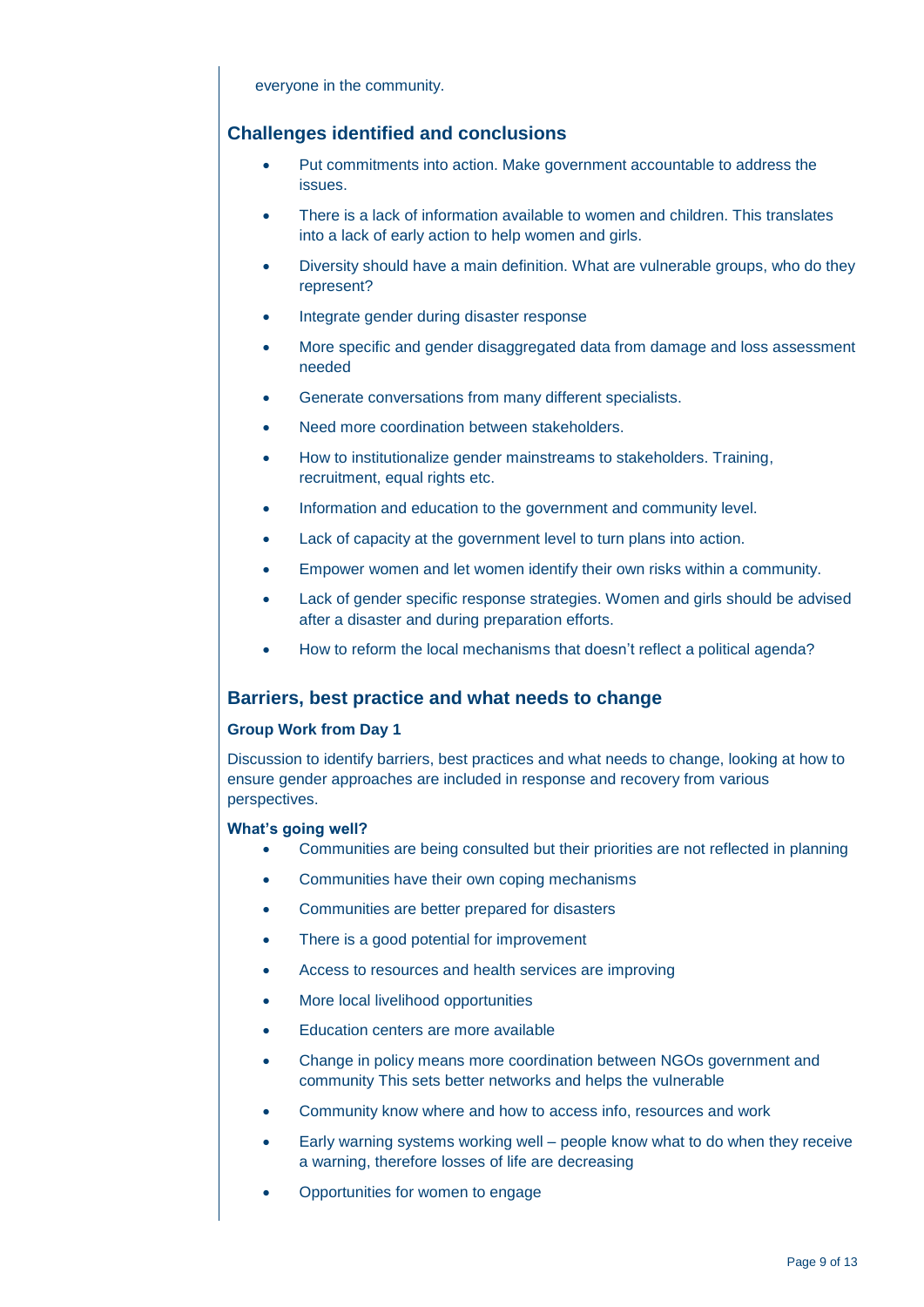- Openness to change roles of men and women
- Communities and NGOs work together to push policy change
- All communities welcome public safety programs
- Increasing recognition of experienced indigenous knowledge and utilizing elderly groups
- Governance practices ensure the children are given priority in disasters
- Increasing presence of DRR policies and programs

## **What are the problems and vulnerabilities?**

- Lack of coordination
- Not using a rights based approach
- No accountability for gender issues
- Lack of political will, access to local resources and information
- Lack of awareness
- Haphazard profiling of internally displaced persons
- Lack of monitoring and evaluation
- Official responders are not differentiating between the needs of vulnerable **groups**
- Lack of sustainability of programs
- Needs assessments not always gender sensitive
- Number of vulnerable groups is exhaustive (so many of them we're all vulnerable)
- Communities are bombarded by surveys and research, communities receive multiple visitors but there's no continuity in making plans
- Good practices don't get institutionalized
- Youth not engaged in recovery
- Post disaster healing not addressed, such as psychosocial support

### **What are we doing about the problems?**

- Working towards empowering communities and women
- Improving women's access to material for livelihoods
- Ensuring stakeholders provide feedback and recommendations of programs
- Recognizing contributions and capacities of marginalized groups
- Mobilizing the youth
- Continuing information sessions for women and girls on laws and rights
- Training men as peer educators
- Providing gender friendly environments in schools
- Creating dialogue platforms with governments to engage all stakeholders
- Creating focal points to oversee the process of integration.
- Empowering local government and community groups.
- Involving all stakeholders in programs.
- Sharing examples of good practices.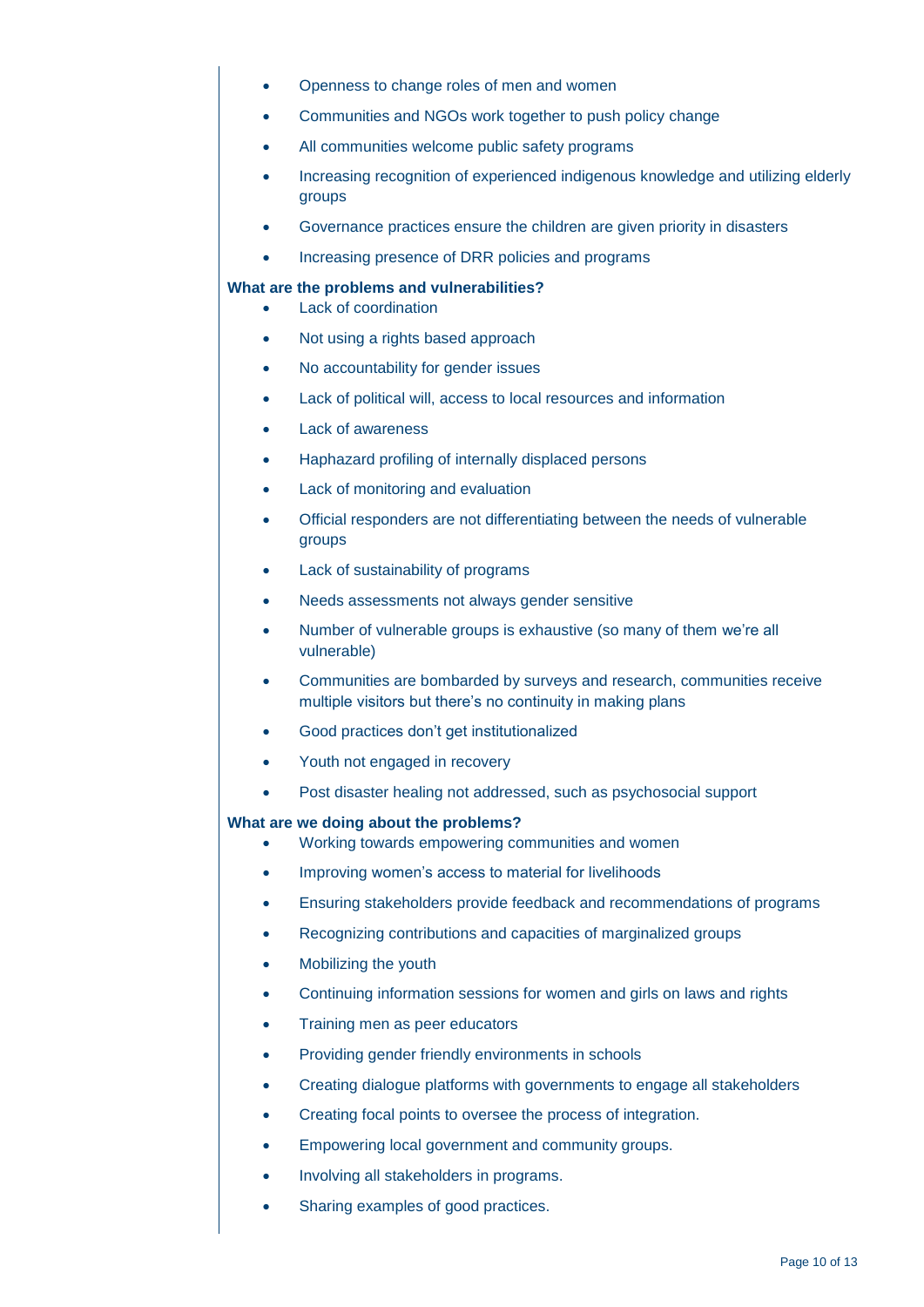- Using monitoring and evaluation systems
- Mainstreaming gender issues
- Considering different community priorities
- Regularly collecting data that represents certain groups
- Budget allocation for mainstreaming
- Providing gender sensitization activities
- Creating gender advisors
- Addressing practical and strategic gender needs
- Reducing stereotype vulnerability
- Forming dynamic gender sensitive contingency plans for response and recovery.
- Looking at people as resources, not as victims
- Training of stakeholders to include gender based violence into disaster risk reduction
- Disseminating good practices to media.
- Identification of vulnerable groups. (work towards definition)
- Improving methodology in data gathering
- NGOs facilitating processes of participation in programs to ensure impartiality
- Increased data sharing
- Working with technical and communication experts.
- Overcoming cultural barriers
- Strengthen cluster programs.
- Employ more social workers, health workers and women police. And more post disaster services.
- Make gender training mandatory
- Develop standard guidelines for gender integration into DRR
- Increasing female staff

# **Summary action points for country-specific transformations**

## **Group Work Day 2**

Discuss suggested framework and proposed next steps for a gender-based approach to disaster management in the assigned country.

### **Bangladesh**

- Increase and enhance women's voice and role in leadership position at policy and decision making for DRM.
- Advocacy and campaign for adequate allocation in national budget to facilitate gender responsive DRM Planning with specific budget.
- Harmonization of existing and available tools through a review from gender perspective.

### **India**

Revisit to ensure greater language mainstreaming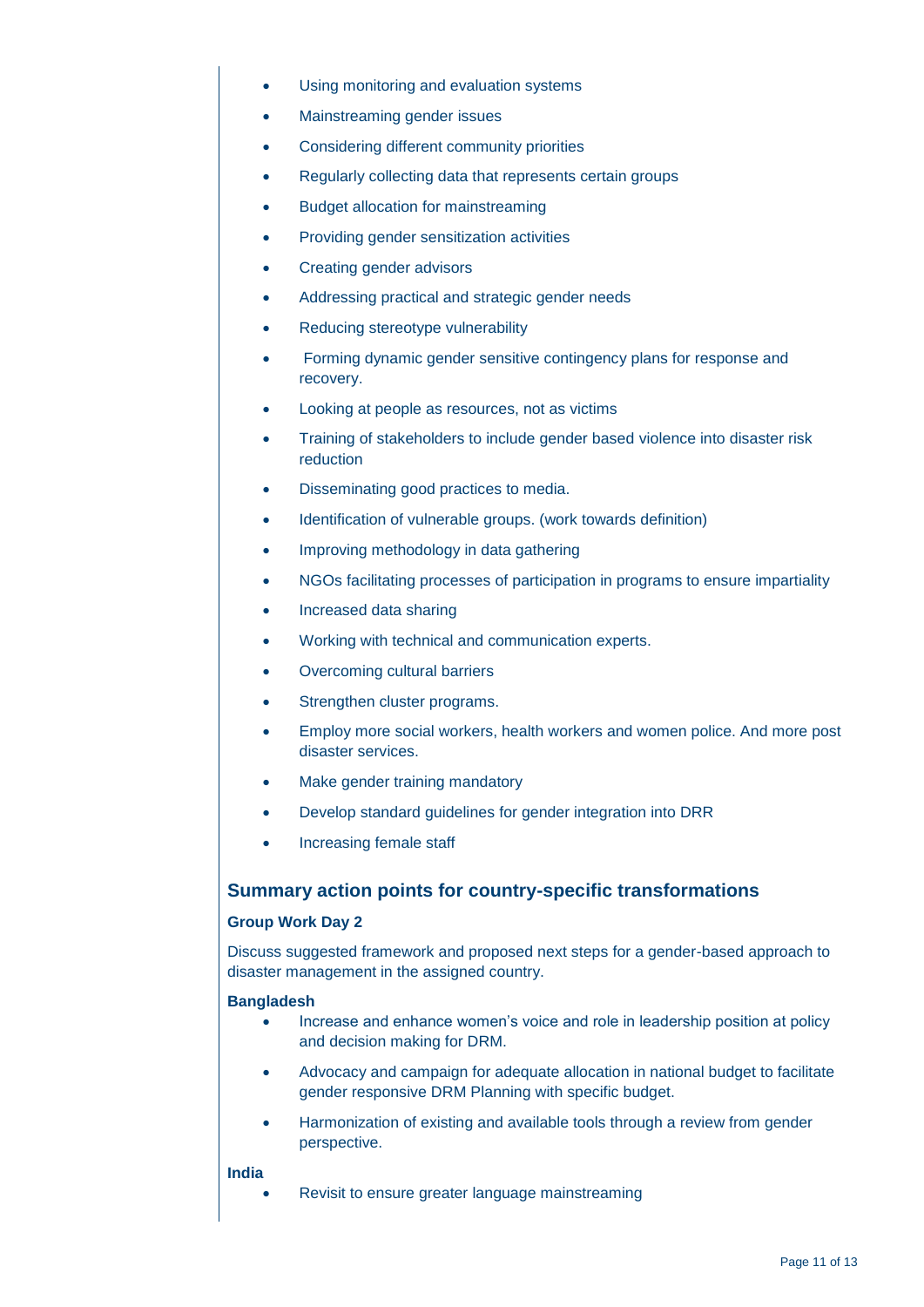- Stronger link between DM departments and line ministries
- Not enough gender sensitive language in Disaster Management Act 2005. This needs to be changed.
- Women should be included more in local government bodies.

### **Nepal**

- Transparent government plans on budget allocations ensuring the 33%
- National Disaster Management Authority created in consultation with Home ministry and civil society
- National coordination mechanism needed as currently Home Ministry is managing coordination

# **Pakistan**

- Budget implementation to most needed districts and provinces
- **Engage private sector as one of the key stakeholders for development**
- The paradigm shift from disaster relief to preparedness happened after the 2005 earthquake and this is continuing, but should make strides to incorporate gender inclusive activities.
- Capacity building of women in government line departments on disaster risk reduction should be focused on.

### **Myanmar**

- Gender based approach to disaster management.
- Involvement of gender focused groups in planning assessment and early warning system mechanism.
- Gender inclusion at all levels of government to ministries.
- Increase in training, capacity building, and gender toolkits.
- Stakeholders: government sectors, INGO, NGOs, comm. groups, gender focused groups, Red Cross groups.

### **Vietnam**

- Working groups and identify priorities.
- Include women participation in disaster management intervention
- Increase capacities of local communities in DM.
- Propose a structural system specifically designed for disaster management.
- Raise capacities of women.
- Quantity and quality resources specific to gendered information.
- Gender talks to improve gender awareness of community in general.
- Raising awareness of communities.
- Stakeholder: specific committees ministry of labor and affairs manages gender issues, and roles of women's union, Red Cross, INGO, NGOs, and other donors.

### **Cambodia**

- Promote and empower women and girls in the disaster management cycle.
- Work with UN agency to develop policy and guideline
- Build functionality of existing government structure
- Promote and empower women in our disaster management cycle, respond, rehabilitation and reconstruction.